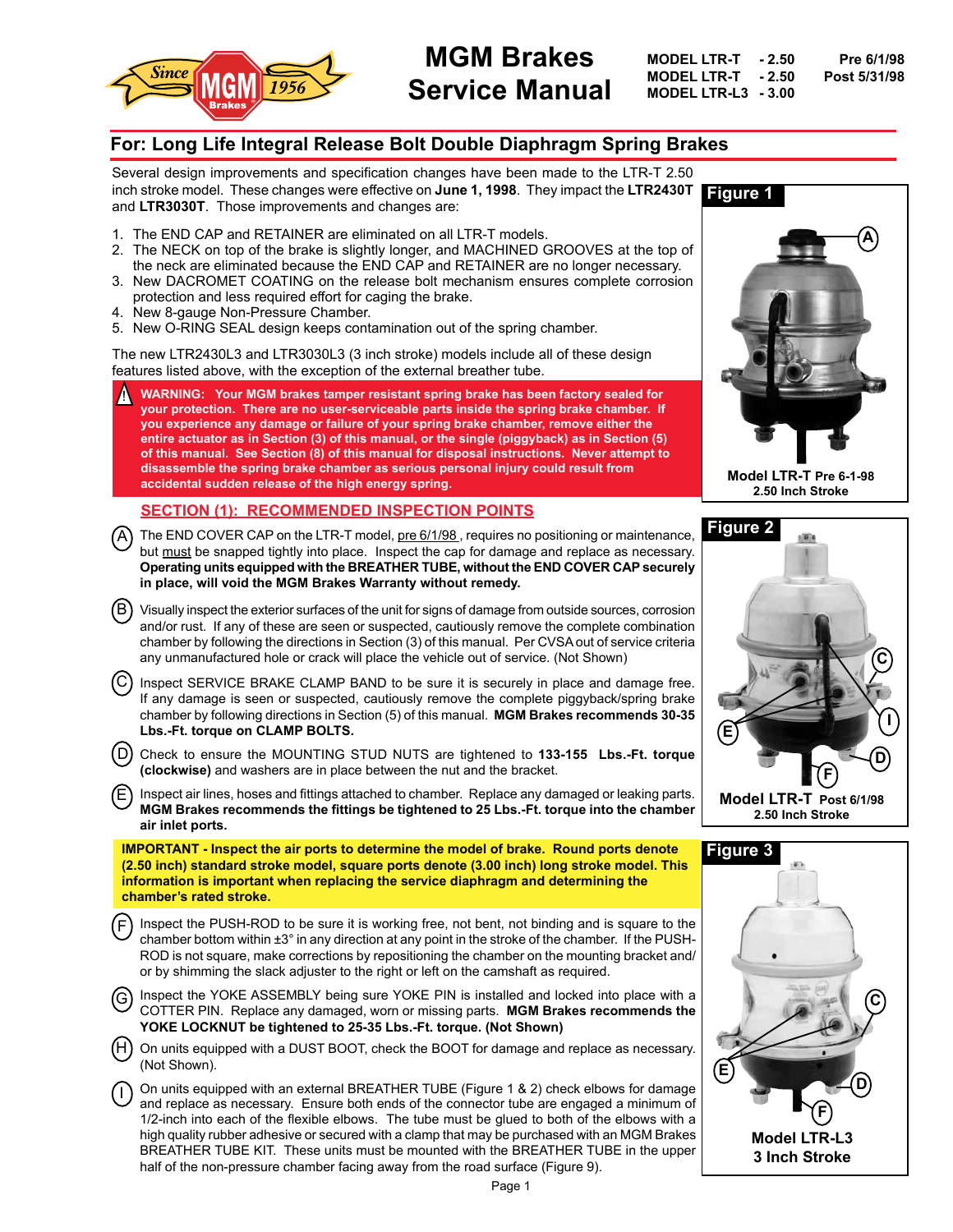**IMPORTANT: Failure to operate the "LTR-T" 2.50 inch stroke chamber without the EXTERNAL BREATHER TUBE securely in place and in good condition will void the MGM Brakes Warranty without remedy.**

# **SECTION (2): MANUAL RELEASE - PARKING BRAKES**

- (a) Before releasing brakes, chock wheels of the vehicle to prevent a runaway.
- (b) For the LTR-T, pre 6/1/98, remove the end cover cap (figure 4). The post 6/1/98 LTR-T and new LTR-L3 do not have an end cover cap.
- (c) Turn the integral release bolt counter-clockwise using 15/16-inch wrench (figure 5) until the power spring is fully caged and make sure the push-rod is retracted **(DO NOT USE AN IMPACT WRENCH)**. When the brake is fully caged the release bolt should be extended out as tabulated below (figure 6):

| LTR-T pre $6/1/98$  | $2.50$ inch n |
|---------------------|---------------|
| LTR-T post $6/1/98$ | 3.24 inch     |
| LTR-L3              | 3.24 inch     |

ninimum Type 24 and 30 Chambers Type 24 and 30 Chambers Type 24 and 30 Chambers

! **WARNING: Do not exceed these lengths and do not exceed 50 Lbs.-Ft torque on release- nut at any time or damage may occur which could prevent any further correct manual releasing of the piggyback spring brake chamber.** 

**NOTE:** For easier manual caging and releasing, apply 90-100 psi air pressure to inlet port marked "Spring Brake" before Step (c) above.

### **SECTION (3): REMOVAL AND INSTALLATION INSTRUCTIONS FOR "COMBINATION CHAMBERS"**

**NOTE:** Refer to Section (4) before removing existing air brake chamber to ensure that the brake chamber was properly installed with the correct rod length.

- (a) Determine the manufacturer of the single (piggyback) spring brake or combination chamber to be removed from the vehicle and, following that manufacturer's instructions exactly, manually release the spring brake completely. Instructions for the LTR-T and LTR-L3 with integral release bolt are given in Section (2) of this manual. Service Manuals for all design series of MGM Brakes piggyback/spring brakes are also available upon request to MGM Brakes.
- (b) Remove the cotter pin from the yoke pin, knock out the yoke pin, and remove both air lines from the assembly.

### **IMPORTANT - Be sure to mark the air line from the inlet port marked "SPRING BRAKE" for later re-installation reference.**

- (c) Using a 15/16-inch wrench, unscrew hex nuts on mounting bolts and cautiously remove the old chamber from the mounting bracket.
- (d) **Follow procedure to cut the service push-rod to proper length (Refer to Section 4).**
- (e) Remove the hex nuts and the flat washers on the mounting bolts of the new chamber, clean the face of the mounting bracket and install the chamber on the bracket with close attention given to positioning the chamber air inlet ports for correct alignment to the vehicle air lines. Then install one flat washer and hex nut on each mounting bolt and using a 15/16-inch hand wrench **(DO NOT USE AN IMPACT WRENCH)**, tighten nuts to **MGM Brakes recommended 133-155 Lbs.-Ft. torque.**

### **IMPORTANT - If it is required to reposition the air inlet ports to assure proper mating and alignment with vehicle air lines, refer to Section (5) of this manual and follow Steps (c) through (f) very carefully.**

- (f) Reconnect yoke to the slack adjuster, making sure that the correct diameter and length of yoke pin is installed into the correct hole in the slack adjuster. Secure the yoke pin with a new cotter pin.
- (g) Inspect the push-rod to be sure that it is working free, not bent, not binding and is square to the chamber bottom within  $\pm 3^\circ$  in any direction at any point in the stroke of the chamber. If the push-rod is not square, make corrections by repositioning the chamber on the mounting bracket and/or by shimming the slack adjuster to the right or left on the camshaft as required.

# **Figure 4**



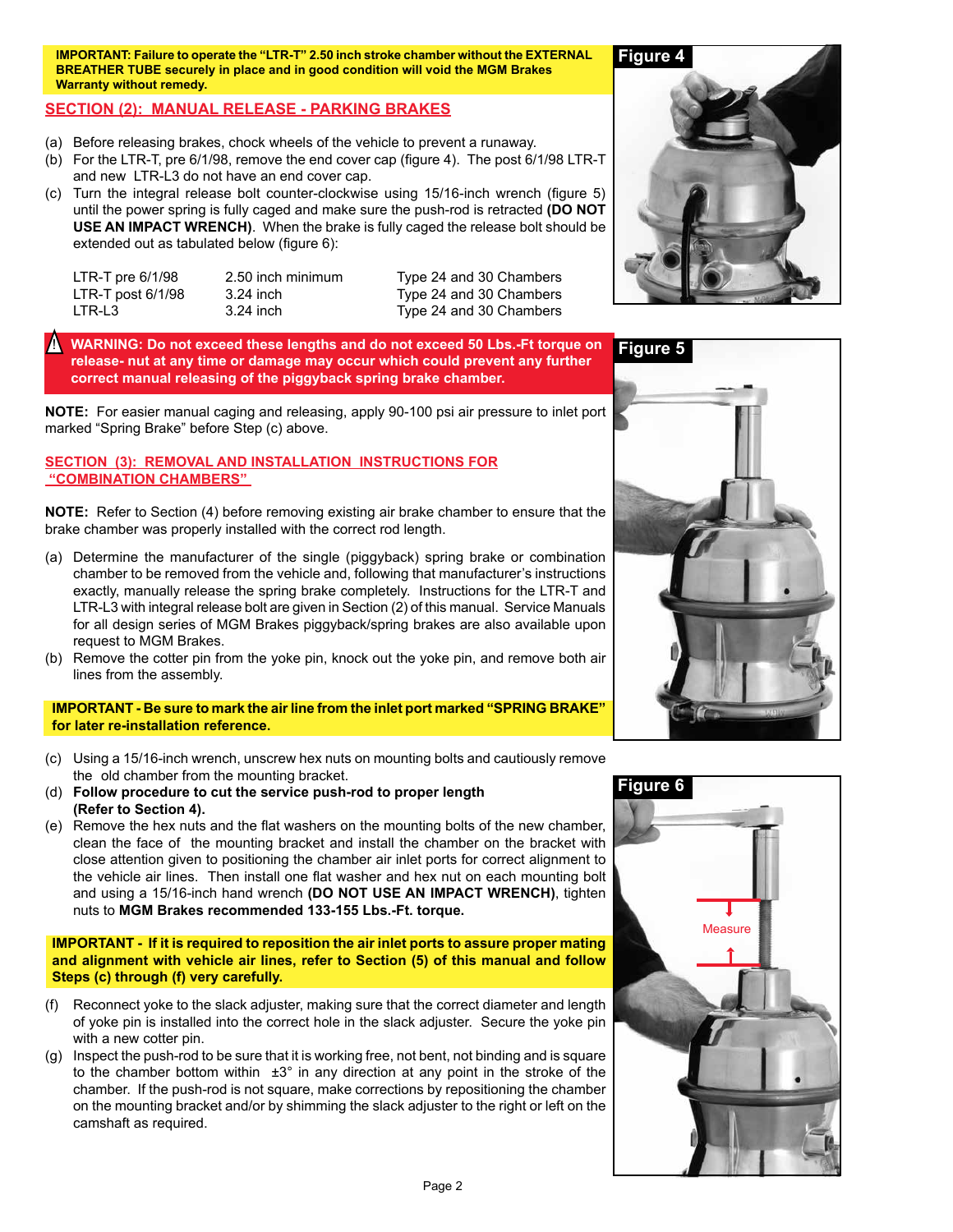

- (h) Apply a non-hardening sealing compound to the hose fittings and re-install both of the air lines to the chamber making sure each is mated to the correct air inlet port according to markings made earlier. **MGM Brakes recommends the fittings be tightened to 25-30 Lbs.-Ft. torque into the chamber air-inlet ports.**
- (i) Using vehicle system air, charge the spring brake with full line pressure (minimum 100 psi). Using only soapy water or leak detection solution (NEVER ANY TYPE OF OIL!) inspect for air leaks at the air lines and fittings. If bubbles appear, tighten fittings slightly, but not over 30 Lbs.- Ft. torque.

**IMPORTANT - If the service brake clamp band was loosened to reposition air inlet ports in Step (e) above, apply air to the spring brake and then apply and hold foot brake treadle valve down to charge the service brake chamber. Test for air leaks around the circumference of the service clamp band. If bubbles appear, firmly tap the circumference of the clamp band with a hammer and retighten the clamp nuts until leaks cease (Figure 17). MGM Brakes recommends 30-35 Lbs.-Ft. torque on clamp hex nuts. Completely exhaust air from both of the chambers when complete.**



- (j) With air pressure applied to spring brake section, activate power spring by turning the release bolt clockwise until the bolt is fully engaged into the unit and the slotted nut bottoms out on the head insert. **Tighten to 45-50 Lbs.-Ft. torque (DO NOT USE AN IMPACT WRENCH).**
- (k) Replace the END CAP properly on LTR-T models, pre 6/1/98 (Figure 11). **Operating units equipped with the EXTERNAL BREATHER TUBE, without the END CAP securely in place, will void the MGM Brakes Warranty without remedy.**

**IMPORTANT - If chamber is fitted with an external breather tube be sure both ends of the connector tube are engaged a minimum of 1/2-inch into each of the flexible elbows. The tube must be glued to both of the elbows with a high quality rubber adhesive or secured with a clamp that may be purchased with an MGM Brakes BREATHER TUBE KIT. These units must be mounted with the breather tube facing away from the road surface (Figure 9).**



 $\blacktriangle$ **WARNING - After replacement of any brake chamber, the chamber push-rod stroke and actuating alignment must be checked to assure correct installation and foundation brake adjustment. It is very important to recognize that no foundation brake adjustments can be made at either the spring brake chamber, or at the service brake chamber, and that all "stroke adjustments" must be made at the slack adjuster according to the specific recommendations of the foundation brake manufacturer or of the vehicle manufacturer.**

# **SECTION (4): PROCEDURE TO CUT THE SERVICE PUSH-ROD TO PROPER LENGTH**

 $\blacksquare$ **WARNING: Do not attempt to service or disassemble the spring chamber on any spring brake actuator. A large spring in the spring chamber having extreme force could cause serious bodily injury if it were suddenly released due to inadvertent removal of this clamp or tamper resistant head.**



**IMPORTANT - Place blocks under wheels to prevent vehicle rollaway before removing air brake actuators.**

- (a) REMOVE WORN OR NON-FUNCTIONAL UNIT FROM VEHICLE: Determine manufacturer and model of unit to be replaced. Refer to that manufacturer's service manual for caging and removal instructions.
- (b) Make sure the spring chamber of the removed actuator is fully released (power spring caged) and the service brake push-rod is fully retracted to zero stroke position (i.e. brake fully released).
- (c) Measure and record the "X" and "Y dimensions (See Figure 7).

"X" Dimension - The dimension from bottom of actuator to end of push-rod.

"Y" Dimension - The dimension from bottom of actuator to centerline of yoke pin.

**NOTE:** If for some reason the spring chamber power spring cannot be caged and fully released, then the "X" and "Y" dimensions will need to be measured from another actuator of the exact type from the same vehicle provided it is retracted to its zero stroke position (brake fully released) and was operating correctly.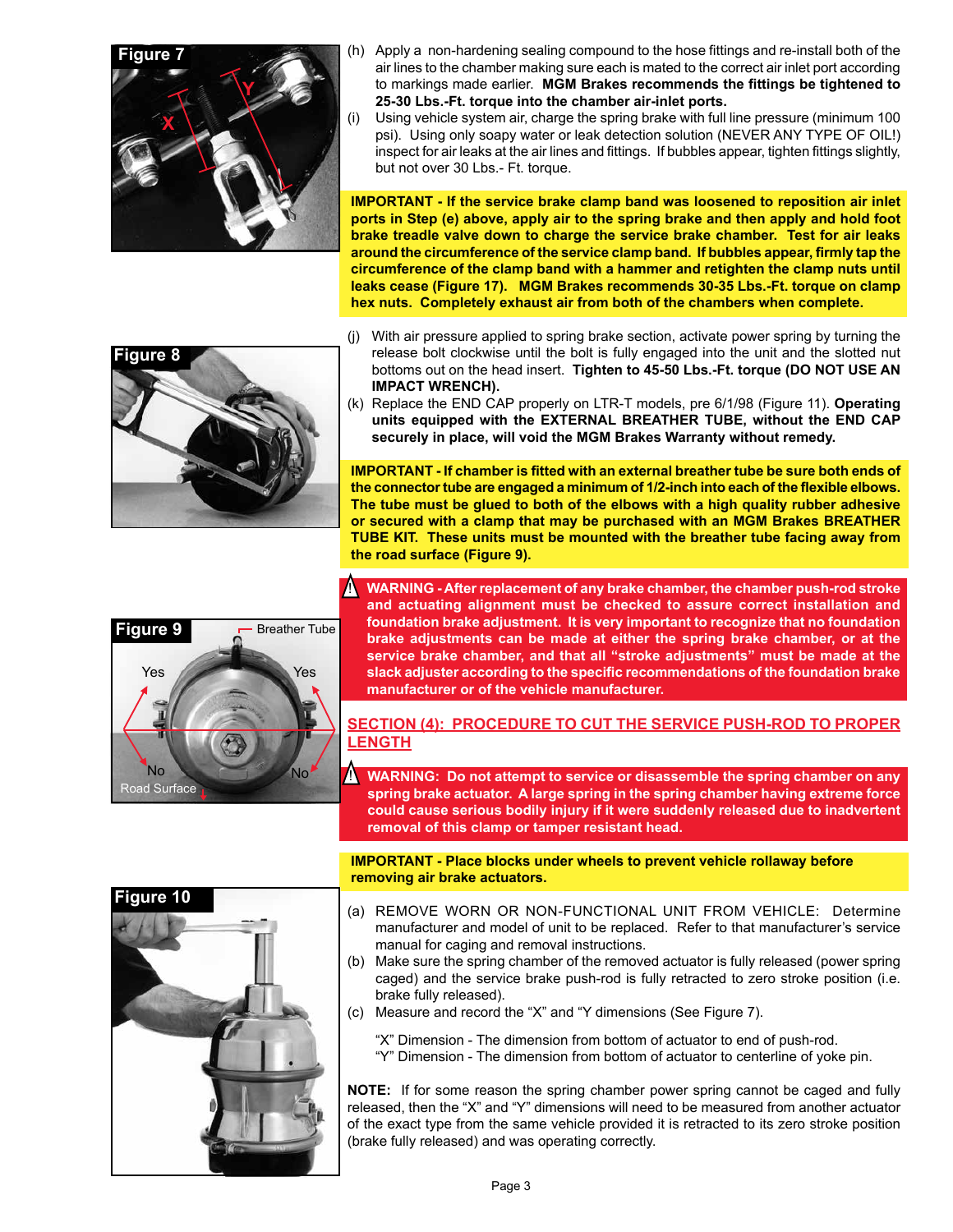- (d) Before marking push-rod to be cut on a new unit, be sure the spring chamber and pushrod are fully retracted to the zero stroke position. (This may be done with the integral caging bolt or by applying 90-100 psi air pressure to the spring chamber air inlet port).
- (e) Take measured "X" dimension from the removed unit and mark push-rod of new unit from the bottom of the actuator.
- (f) Thread yoke jam nut past mark on push-rod. Align bottom edge of nut with mark.
- (g) Use a sharp hacksaw and cut push-rod on the mark (Figure 8).
- (h) After cutting rod, thread jam nut off to clean up cut thread.
- (i) Thread jam nut back onto the push-rod a sufficient length to allow assembly of the yoke.
- (j) Thread yoke onto the push-rod. Yoke from removed unit may be reused provided yoke pin hole is not worn. Adjust yoke to the same "Y" dimension as measured from the removed unit.
- (k) Hold yoke to prevent it from turning and tighten jam nut against yoke to 25-35 Lbs.-Ft. torque. TO INSTALL NEW UNIT ON VEHICLE: Refer to MGM Brakes Service Manual for the model that is being installed. Refer to Section (3) of this manual for LTR-T and LTR-L3 Models.

**IMPORTANT - When installing any MGM Brakes model with the breather tube it is mandatory to position the breather tube away from the road surface (Figure 9). Failure to comply will void the MGM Brakes Warranty on these models.** 

**IMPORTANT - When making a reconnection to an automatic slack adjuster follow the vehicle manufacturer's recommendations for installation and set-up**

# **SECTION (5): REMOVAL AND INSTALLATION INSTRUCTIONS FOR SINGLE (PIGGYBACK) SPRING BRAKES**

**Warning: Installation of any MGM Brakes LTR-T or LTR-L3 model must be made only on an MGM Brakes heavy duty 8 gauge non-pressure chamber or weld reinforced non-pressure chamber. Failure to comply will void the MGM Brakes Warranty for these models.** !

The removal and installation of a single spring brake chamber (without removal of the service brake chamber) can be made easier by "locking off" the service chamber push-rod. To do this apply the service brake by applying the driver's foot brake treadle valve and, while applied, clamp vise-grip pliers on push-rod to prevent rod from retracting when air pressure is released (Figure 13).

- (a) Manually release the spring brake completely. Instructions for the LTR-T and LTR-L3 with integral release bolt are given in Section (2) of this manual. Service Manuals for all other design-series of MGM Brakes single spring brakes are also available upon request to MGM Brakes.
- (b) Remove both air lines from the chamber.

**IMPORTANT - Be sure to mark the air line from the inlet port marked "SPRING BRAKE" for later re-installation reference.**

- (c) On all MGM Brake Models fitted with external breather tubes (Figures 1 & 2), disconnect the tube and elbow from the service chamber housing (Figure 16).
- (d) Using a 9/16-inch wrench or socket, remove the clamp nuts on the service clamp band. Then, while holding the single spring brake securely in place, remove the clamp band to allow removal of the single spring brake from the service chamber (Figure 14).

**IMPORTANT - At this time take the opportunity to inspect and replace all parts in the service chamber which may be damaged or worn, especially the diaphragm and return spring. Use only genuine MGM Brakes engineered replacement parts!**

**IMPORTANT: Make sure that the existing non-pressure chamber is either an MGM Brakes heavy-duty 8-gauge NPC or weld reinforced NPC. Replace the non-pressure chamber if not equipped as recommended above. Failure to comply will void the MGM Brakes Warranty for these models.**

(e) Make sure the new single (piggyback) spring brake is fully released as outlined in Section (2) of this manual. Position the diaphragm in the bottom recess of the chamber (Figure 15). **Assure** all mating parts are aligned straight. Position the inlet ports to mate with the vehicle air supply lines and replace the service clamp band (Figure 14).





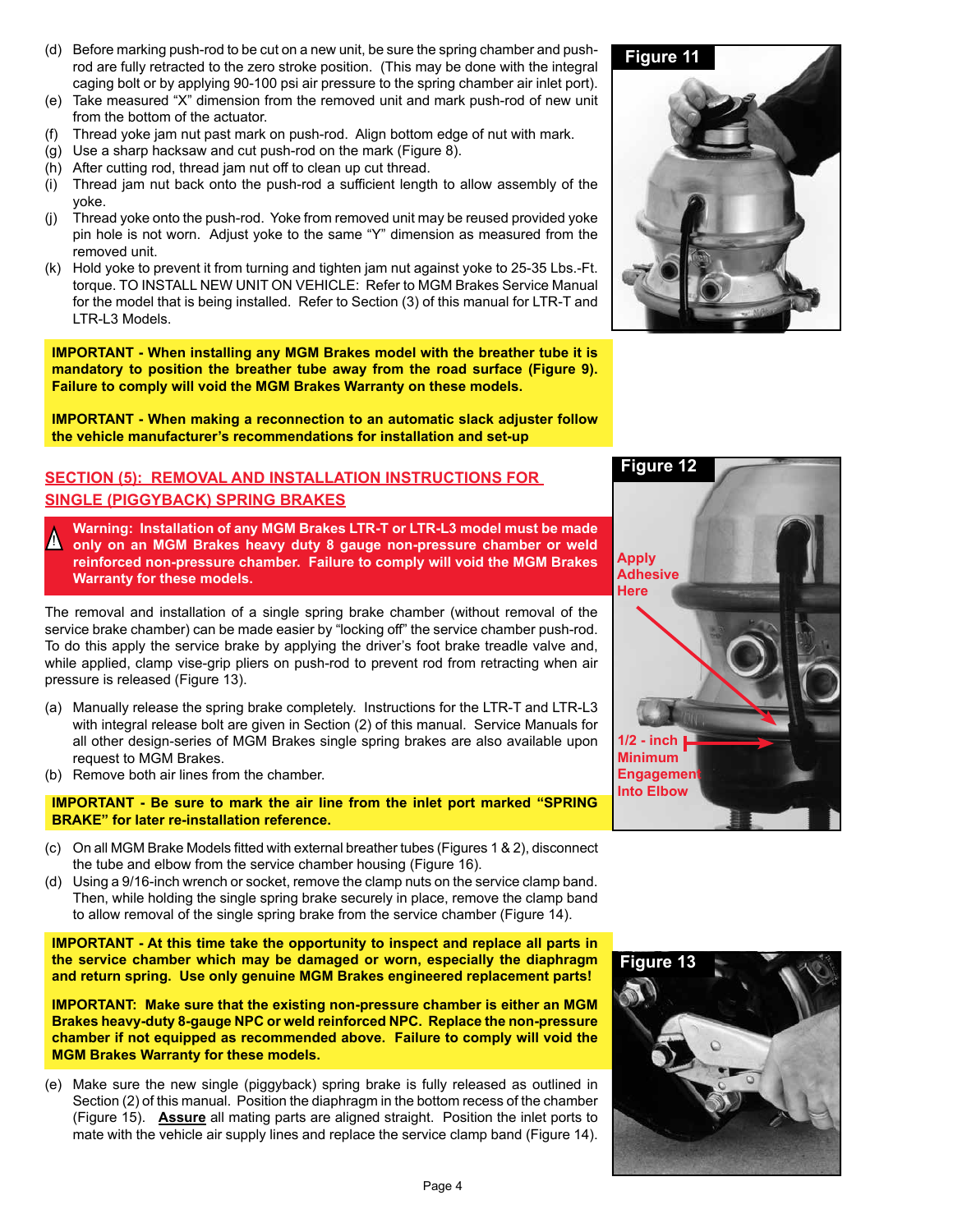



- (g) Apply a non-hardening sealing compound to the hose fittings and re-install both of the air lines to the chamber, making sure each is mated to the correct air inlet port according to markings made earlier. **MGM Brakes recommends the fittings be tightened to 25-30 Lbs.-Ft. torque into the chamber air inlet ports.**
- (h) Using vehicle system air, charge the parking brake with full line pressure (minimum 100 psi). Using only soapy water or leak detection solution (NEVER ANY TYPE OF OIL!) inspect for air leaks at the air lines and fittings**. If bubbles appear, tighten fittings slightly, but not over 30 Lbs.-Ft. torque.**
- (i) With the spring brake still fully charged with full line pressure, apply and hold foot brake treadle valve down to charge the service brake chamber.

**IMPORTANT - At this time, remove the vise-grip pliers (Figure 13) from the service push-rod so that the push-rod can return to a normal position in the chamber. Now test for air leaks around the circumference of the service clamp band. If bubbles appear, firmly tap the circumference of the clamp band with a hammer and retighten the clamp nuts until leaks cease (Figure 17). MGM Brakes recommends 30-35 Lbs.- Ft. torque on the clamp hex nuts.**

**IMPORTANT - On all MGM Brakes models fitted with an EXTERNAL BREATHER TUBE, remove and replace elbow in NPC if damaged or worn. Remove by carefully pulling on elbow. Install elbow by pinching end and inserting through elbow hole in head or NPC. Then pull back until it snaps securely in place.**

(j) Wipe the open end of the connector tube clean to be sure that no oil is present, apply a high quality rubber adhesive to the tube and re-insert tube into flexible elbow with minimum 1/2-inch engagement into both elbows (Figure 12). If the old single unit was not equipped with an EXTERNAL BREATHER TUBE, drill a 1/2-inch diameter hole 1 inch from the top of the non-pressure chamber (Figure 16), at a point closest to the centerline between the air-inlet ports (Figure 12). Remove any burrs around the hole and install a new rubber elbow in the non-pressure chamber (see installations above). Wipe the open end of connector tube clean to be sure no oil is present. Apply a high quality rubber cement to the tube and insert the tube into the flexible elbow with a minimum 1/2-inch engagement into the elbow (Figure 16).

**IMPORTANT - These units must be mounted with the BREATHER TUBE facing away from the road surface and the tube glued or clamped securely into the rubber elbows (Figure 9). Failure to comply with these installation instructions will void the MGM Brakes Warranty without remedy.**

- (k) If replacing with the LTR-L3 in place of the LTR-T, the addition of the breather tube is not necessary.
- With air pressure applied to spring brake section, activate power spring by turning the release bolt clockwise until the bolt is fully engaged into the unit and the slotted nut bottoms out on the head insert. **Tighten to 45-50 Lbs.-Ft. torque (DO NOT USE AN IMPACT WRENCH).**
- (m) Replace the END CAP properly on LTR-T models, pre 6/1/98 (Figure 11). **Operating these units without the END CAP securely in place will void the MGM Brakes Warranty without remedy.**

# **SECTION (6): REMOVAL AND INSTALLATION INSTRUCTIONS FOR "SERVICE BRAKE DIAPHRAGM"**

(a) **Follow all instructions given in Section (5) of this manual and install the new diaphragm at Step (5-e). Use only genuine MGM Brakes engineered replacement diaphragms!**

**WARNING - When servicing a 3-inch "long stroke" model brake, be sure to replace**  ! **with the correct diaphragm. Installation of a standard (2.50 inch) stroke diaphragm in a 3-inch "long stroke" chamber could result in catastrophic failure of the unit.**

**IMPORTANT- It may not be necessary to disconnect the air lines from the spring brake during this proceure as long as correct and straight parts alignment can be obtained during the reassembly operations.**